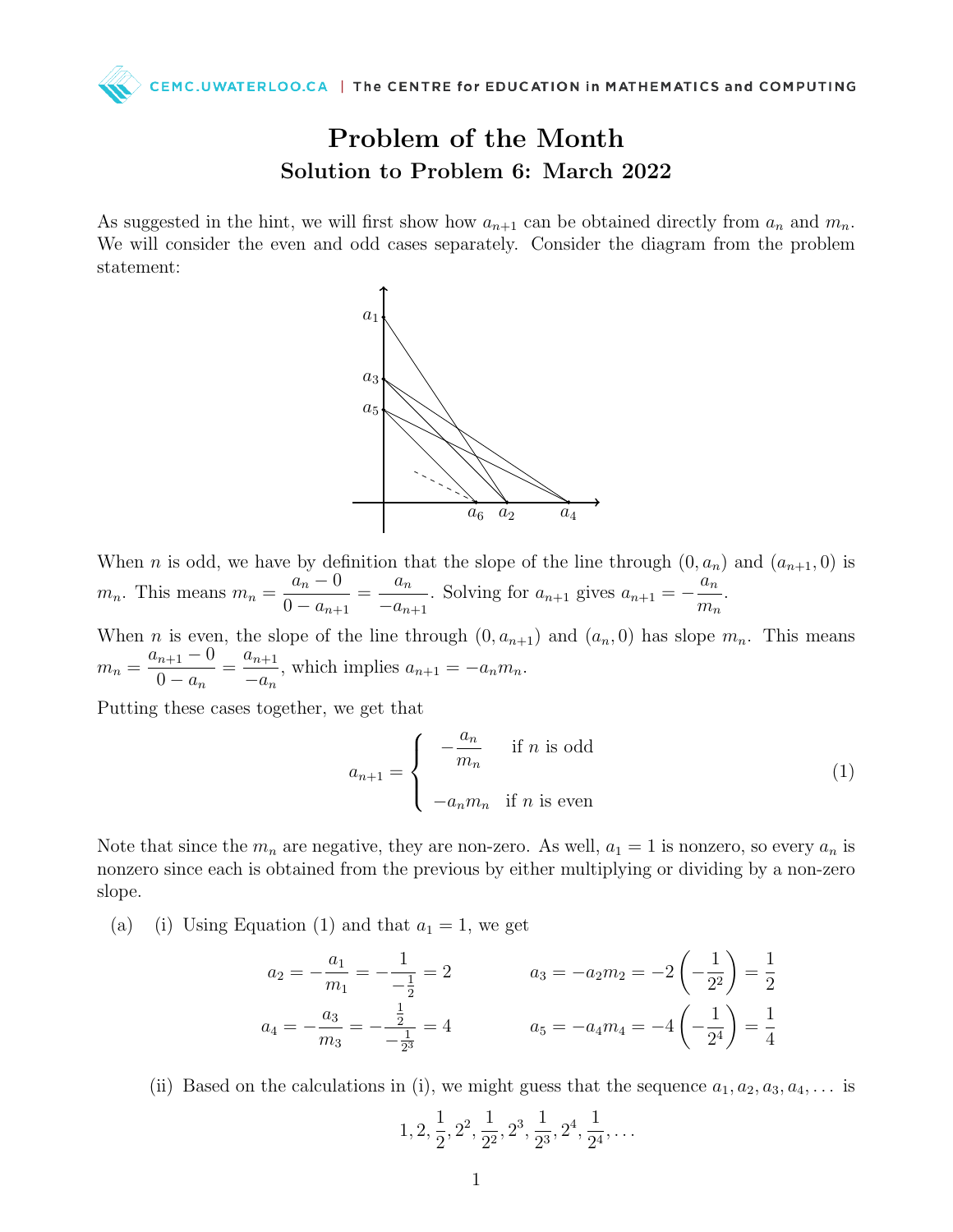and after a bit of thought, this can be expressed more precisely as

$$
a_n = \begin{cases} \frac{1}{2^{\frac{n-1}{2}}} & \text{if } n \text{ is odd} \\ 2^{\frac{n}{2}} & \text{if } n \text{ is even} \end{cases}
$$
 (2)

We will verify that Equation (2) holds using *mathematical induction*. Using the calculations in part (i), it can be checked that Equation (2) holds when  $n = 1$ ,  $n = 2$ ,  $n = 3$ ,  $n = 4$ , and  $n = 5$ . We will now show that if Equation (2) is true for some positive integer k, then it is true for  $k+1$ . By the principle of mathematical induction, this will imply that it is true for all positive integers.

Suppose k is a positive integer and that Equation (2) is true for  $n = k$ . We will consider two cases:

Case 1:  $k$  is odd.

Since Equation (2) holds for  $n = k$ , we have that  $a_k =$ 1  $2^{\frac{k-1}{2}}$ . By Equation (1), we also have that  $a_{k+1} = -\frac{a_k}{a_k}$  $m_k$ . Using these equations and that  $m_k = -\frac{1}{2k}$  $\frac{1}{2^k}$ , we can calculate

$$
a_{k+1} = -\frac{a_k}{m_k} = -\frac{\frac{1}{2^{\frac{k-1}{2}}}}{-\frac{1}{2^k}} = \frac{2^k}{2^{\frac{k-1}{2}}} = 2^{k - \frac{k-1}{2}} = 2^{\frac{k+1}{2}}
$$

and since k is odd,  $k + 1$  is even, so the above calculation shows that Equation (2) holds when  $n = k + 1$ .

Case 2:  $k$  is even.

Since Equation (2) holds for  $n = k$ , we have that  $a_k = 2^{\frac{k}{2}}$ . By Equation (1), we also have that  $a_{k+1} = -a_k m_k$ . Similar to Case 1, we get

$$
a_{k+1} = -a_k m_k = -2^{\frac{k}{2}} \left( -\frac{1}{2^k} \right) = 2^{\frac{k}{2} - k} = \frac{1}{2^{\frac{k}{2}}} = \frac{1}{2^{\frac{(k+1)-1}{2}}}
$$

and since  $k + 1$  is odd, this shows that Equation (2) holds for  $k + 1$ .

As mentioned above, this establishes that Equation (2) holds for all positive integers  $n$ .

As n gets large, the terms  $a_n$  are getting larger and larger without bound for even n and are approaching 0 for odd  $n$ .

(b) (i) In this part, we will make use of logarithms to simplify some of the calculations. In fact, you might want to go back and try part (a) again using logarithms since they are useful there too!

Specifically, we will define  $A_n = \log_2(a_n)$  for each  $n \geq 1$ . You may wish to spend some time convincing yourself that  $a_n$  is always positive which implies that there is no issue with taking its logarithm.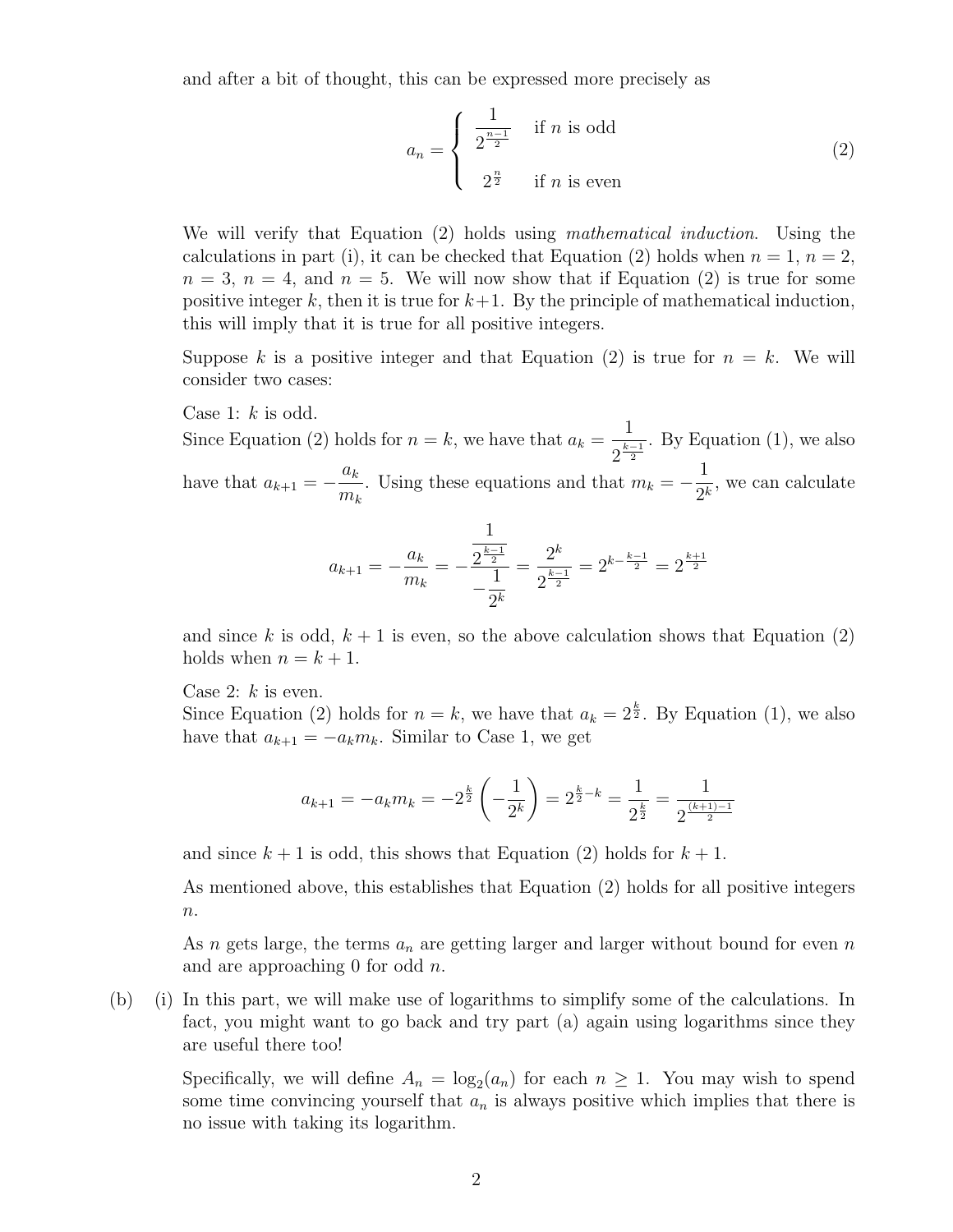With  $A_n$  defined, we will apply Equation (1) with logarithm rules to get related equations for  $A_n$ . When n is odd, we get

$$
A_{n+1} = \log_2(a_{n+1}) = \log_2\left(-\frac{a_n}{m_n}\right)
$$
  
=  $\log_2(a_n) - \log_2(-m_n)$   
=  $A_n - \log_2\left(\frac{1}{2^{\frac{1}{2^n}+1}}\right)$   
=  $A_n + \log_2\left(2^{\frac{1}{2^n}+1}\right)$   
=  $A_n + \frac{1}{2^n} + 1$ 

When  $n$  is even, we get

$$
A_{n+1} = \log_2(a_{n+1}) = \log_2(a_n(-m_n))
$$
  
=  $\log_2(a_n) + \log_2\left(\frac{1}{2^{\frac{1}{2^n}}+1}\right)$   
=  $A_n - \frac{1}{2^n} - 1$ 

Keep in mind that  $m_n$  is negative, so  $-m_n$  is positive. Putting these equations together, we get

$$
A_{n+1} = \begin{cases} A_n + \frac{1}{2^n} + 1 & \text{if } n \text{ is odd} \\ A_n - \frac{1}{2^n} - 1 & \text{if } n \text{ is even} \end{cases}
$$
 (3)

Now observe that  $A_1 = \log_2(a_1) = \log_2(1) = 0$ . From this observation and Equation (3) we get

$$
A_2 = A_1 + \frac{1}{2} + 1
$$
  
\n
$$
= \frac{1}{2} + 1
$$
  
\n
$$
A_3 = A_2 - \frac{1}{2^2} - 1
$$
  
\n
$$
= \frac{1}{2} - \frac{1}{2^2}
$$
  
\n
$$
A_4 = A_3 + \frac{1}{2^3} + 1
$$
  
\n
$$
= \frac{1}{2} - \frac{1}{2^2} + \frac{1}{2^3} + 1
$$
  
\n
$$
A_5 = A_4 - \frac{1}{2^4} - 1
$$
  
\n
$$
= \frac{1}{2} - \frac{1}{2^2} + \frac{1}{2^3} - \frac{1}{2^4}
$$

**Remark**: At this point, especially if you are uncomfortable with logarithms, you may want to verify directly that  $a_2 = 2^{\frac{1}{2}+1}$ ,  $a_3 = 2^{\frac{1}{2}-\frac{1}{2^2}}$ ,  $a_4 = 2^{\frac{1}{2}-\frac{1}{2^2}+\frac{1}{2^3}+1}$ , and  $a_5 = 2^{\frac{1}{2} - \frac{1}{2^2} + \frac{1}{2^3} - \frac{1}{2^4}}.$ 

From the emerging pattern, we guess that

$$
A_{2r+1} = \frac{1}{2} - \frac{1}{2^2} + \frac{1}{2^3} - \dots + \frac{1}{2^{2r-1}} - \frac{1}{2^{2r}}
$$

for all  $r \geq 0$  and that

$$
A_{2r} = 1 + \frac{1}{2} - \frac{1}{2^2} + \frac{1}{2^3} - \cdots - \frac{1}{2^{2r-2}} + \frac{1}{2^{2r-1}}
$$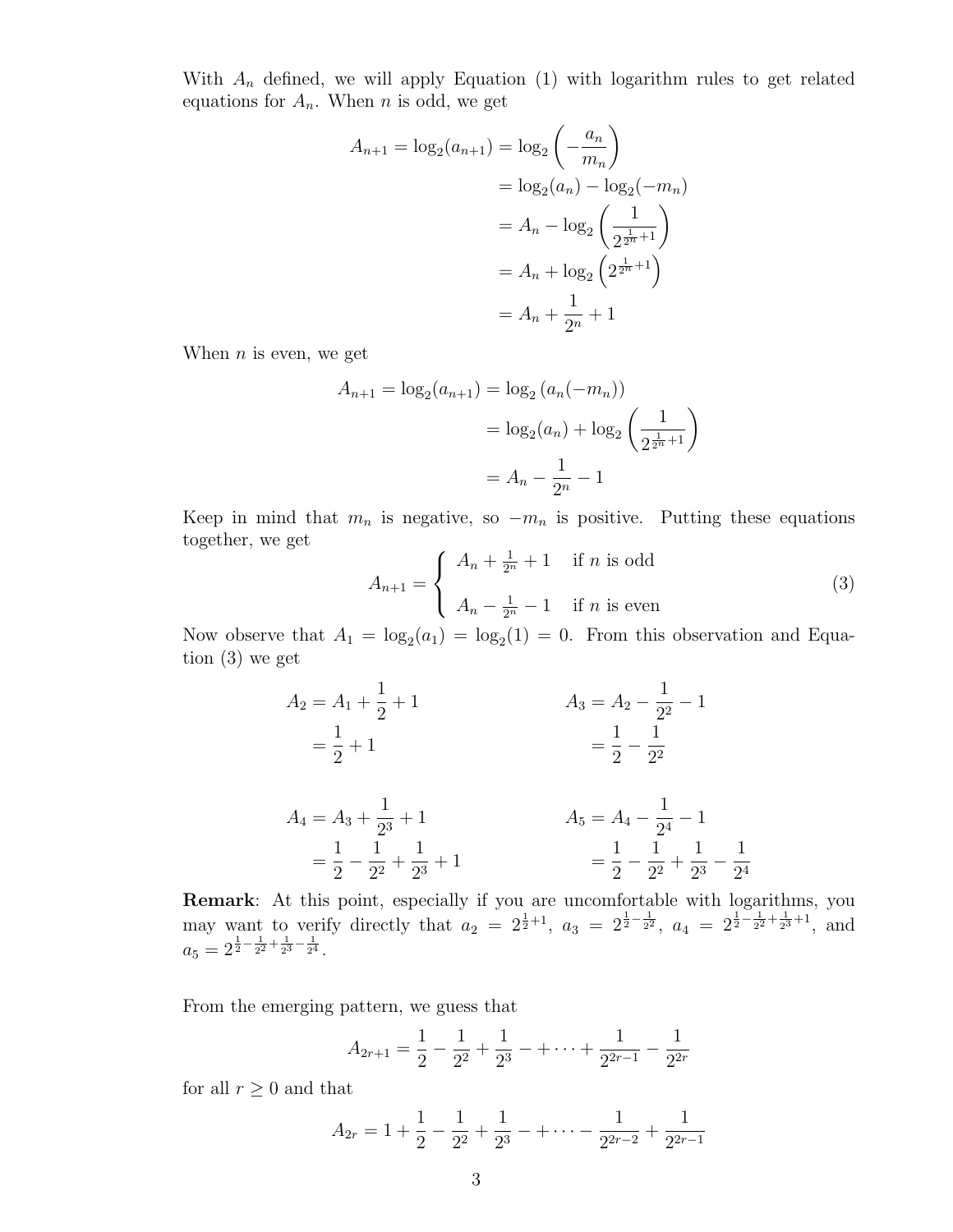for all  $r \geq 1$ .

Using a trick for finding the sum of a *geometric series*, if we fix  $r \geq 1$  and set

$$
X = \frac{1}{2} - \frac{1}{2^2} + \frac{1}{2^3} - \cdots - \frac{1}{2^{2r-2}} + \frac{1}{2^{2r-1}}
$$

then we have

$$
2X = 1 - \frac{1}{2} + \frac{1}{2^2} - \frac{1}{2^3} + \cdots - \frac{1}{2^{2r-3}} + \frac{1}{2^{2r-2}}.
$$

When the two equations above are added, most of the terms cancel and we are left with  $3X = 1 +$ 1  $\frac{1}{2^{2r-1}}$  or  $X =$ 1 3  $\sqrt{ }$ 1 + 1  $2^{2r-1}$  $\setminus$ .

We now use this formula to refine our guesses to

$$
A_{2r+1} = X - \frac{1}{2^{2r}}
$$
  
=  $\frac{1}{3} \left( 1 + \frac{1}{2^{2r-1}} \right) - \frac{1}{2^{2r}}$   
=  $\frac{1}{3} \left( 1 + \frac{2}{2^{2r}} - \frac{3}{2^{2r}} \right)$   
=  $\frac{1}{3} \left( 1 - \frac{1}{2^{2r}} \right)$ 

for  $r \geq 0$ , and similarly

$$
A_{2r} = 1 + X
$$
  
=  $1 + \frac{1}{3} \left( 1 + \frac{1}{2^{2r-1}} \right)$   
=  $\frac{1}{3} \left( 4 + \frac{1}{2^{2r-1}} \right)$ 

and these two guesses can be combined to get

$$
A_n = \begin{cases} \frac{1}{3} \left( 1 - \frac{1}{2^{n-1}} \right) & \text{if } n \text{ is odd} \\ \frac{1}{3} \left( 4 + \frac{1}{2^{n-1}} \right) & \text{if } n \text{ is even} \end{cases}
$$
(4)

It is easily checked that Equation (4) holds for  $n = 1$ ,  $n = 2$ ,  $n = 3$ , and  $n = 4$ . As in part (a), we will use induction to prove that Equation (4) holds for all positive integers n.

Assume that Equation (4) holds for some positive integer  $k$ . If  $k$  is odd, Equation (4)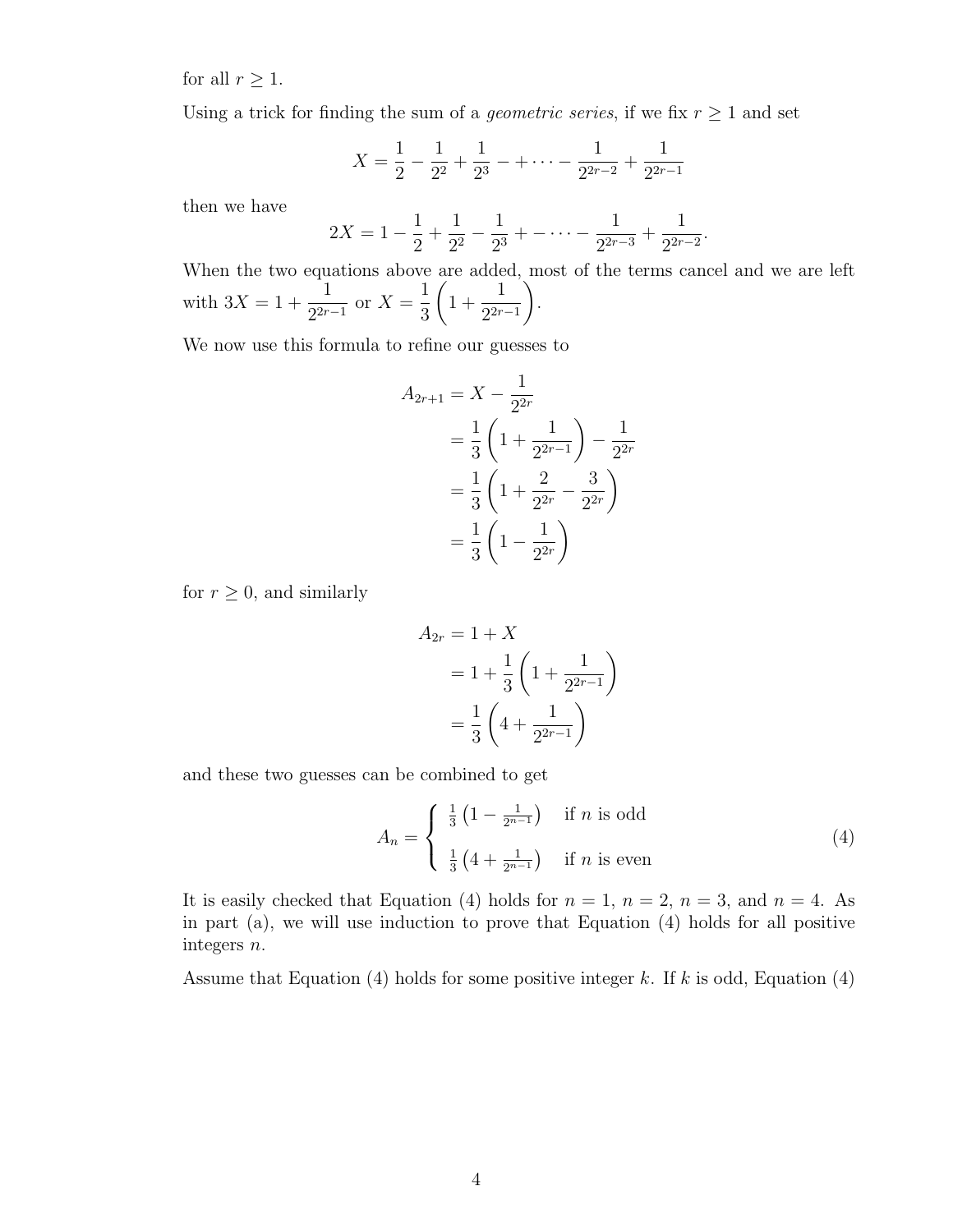means that  $A_k = \frac{1}{3}$  $\frac{1}{3}\left(1-\frac{1}{2^{k-1}}\right)$  $\frac{1}{2^{k-1}}$ . Using Equation (3), we get

$$
A_{k+1} = A_k + \frac{1}{2^k} + 1
$$
  
=  $\frac{1}{3} \left( 1 - \frac{1}{2^{k-1}} \right) + \frac{1}{2^k} + 1$   
=  $\frac{1}{3} \left( 1 - \frac{1}{2^{k-1}} + \frac{3}{2^k} + 3 \right)$   
=  $\frac{1}{3} \left( 4 - \frac{2}{2^k} + \frac{3}{2^k} \right)$   
=  $\frac{1}{3} \left( 4 + \frac{1}{2^k} \right)$ 

which confirms that Equation (4) holds for the even integer  $k + 1$ . If k is even, a similar calculation shows that Equation (4) holds for  $k + 1$ . By mathematical induction, Equation  $(4)$  holds for all positive integers n.

Since  $A_n = \log_2(a_n)$ , we have  $2^{A_n} = a_n$ . Therefore,

$$
a_n = \begin{cases} 2^{\frac{1}{3}\left(1 - \frac{1}{2^{n-1}}\right)} & \text{if } n \text{ is odd} \\ 2^{\frac{1}{3}\left(4 + \frac{1}{2^{n-1}}\right)} & \text{if } n \text{ is even} \end{cases} \tag{5}
$$

(ii) For large values of n, the quantity  $\frac{1}{2^n}$  $\frac{1}{2^{n-1}}$  gets very close to 0. Thus, for large odd values of *n*,  $a_n$  gets very close to  $2^{\frac{1}{3}} = \sqrt[3]{2}$ . For large even values of *n*,  $a_n$  gets very values or *n*,  $a_n$  get<br>close to  $2^{\frac{4}{3}} = 2\sqrt[3]{2}$ .

Notice that  $a_1, a_3, a_5, \ldots$  is a sequence of y-intercepts. As observed above, this se-Notice that  $a_1, a_3, a_5, \ldots$  is a sequence of y-intercepts. As observed above, this sequence approaches the quantity  $\sqrt[3]{2}$ . Similarly, the sequence  $a_2, a_4, a_6, \ldots$  is a sequence approacnes the quantity  $\sqrt{2}$ . Similarly, the sequence  $a_2, a_4, a_6, \ldots$  is a sequence of x-intercepts and it approaches  $2\sqrt[3]{2}$ . The line through the points  $(0, \sqrt[3]{2})$ and  $(2\sqrt[3]{2},0)$  has slope  $-\frac{1}{2}$  $\frac{1}{2}$ . For large *n*, 1  $\frac{1}{2^n}$  is close to 0, so  $m_n$  is close to  $-\frac{1}{2^n}$  $\frac{1}{2^1} = -\frac{1}{2}$  $\frac{1}{2}$ , which is exactly the slope computed in the previous sentence. You might want to think about why these values are the same.

(c) We will generalize the idea from part (b) above. For now, fix a positive number  $b \neq 1$  and a real number c and set  $m_n = -\frac{1}{1}$  $\frac{1}{b^{\frac{1}{2n}+c}}$ . By defining  $A_n = \log_b(a_n)$ , an almost identical calculation to the one in part (b) shows that

$$
a_n = \begin{cases} b^{\frac{1}{3}\left(1 - \frac{1}{2^{n-1}}\right)} & \text{if } n \text{ is odd} \\ b^{\frac{1}{3}\left(3c + 1 + \frac{1}{2^{n-1}}\right)} & \text{if } n \text{ is even} \end{cases}
$$
(6)

for every positive integer  $n$ .

As *n* goes to infinity,  $\frac{1}{2^n}$  $\frac{1}{2^{n-1}}$  goes to 0, so the sequence  $a_1, a_3, a_5, a_7, \ldots$  approaches  $b^{\frac{1}{3}} = \sqrt[3]{b}$ and the sequence  $a_2, a_4, a_6, a_8, \ldots$  approaches  $b^{c+\frac{1}{3}}$ . Thus, to answer this question, we can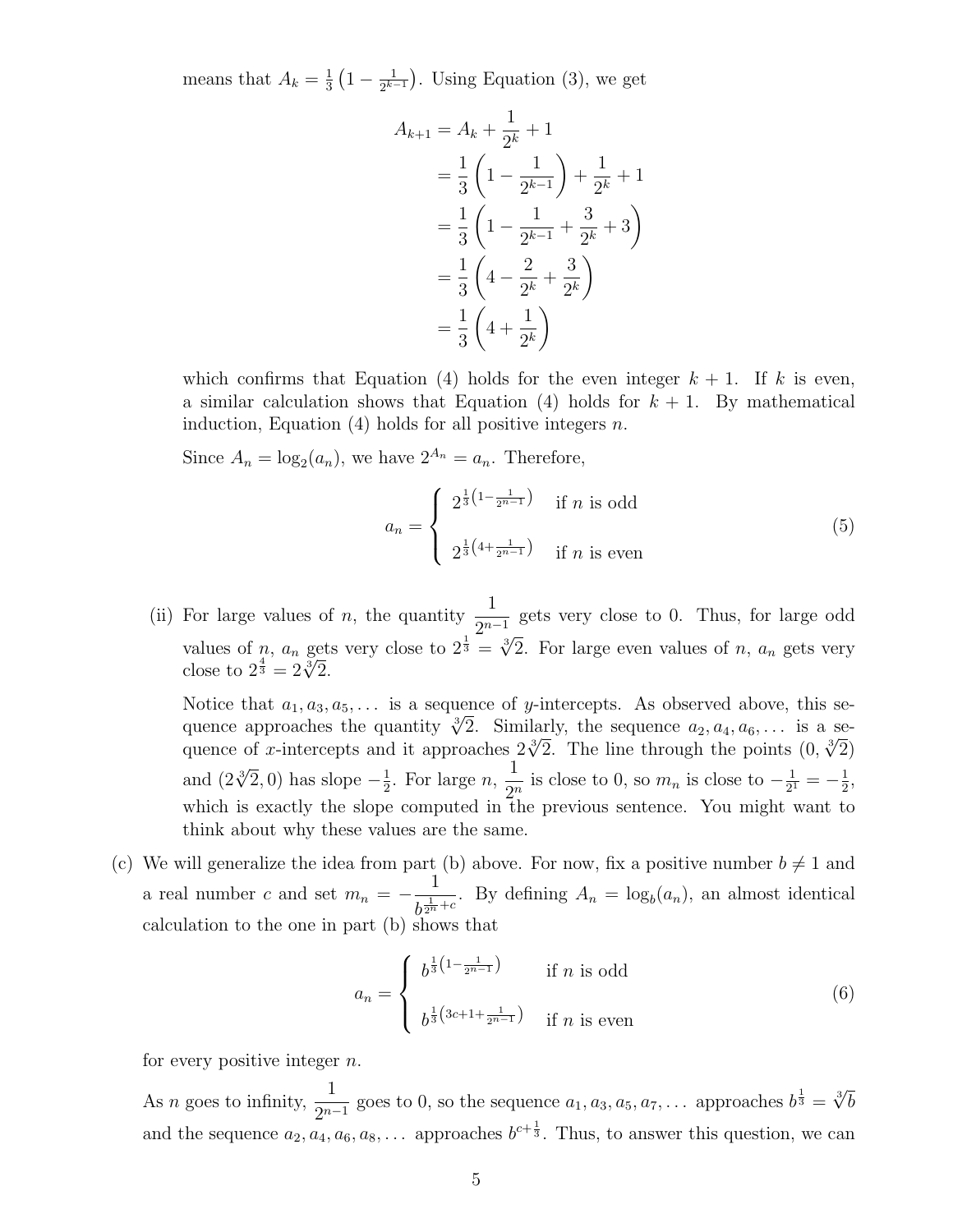solve the system of equations

$$
u = \sqrt[3]{b}
$$

$$
v = b^{c + \frac{1}{3}}
$$

The first equation implies  $b = u^3$ . Notice that since  $u \neq 1$ , we indeed have  $b \neq 1$ , so the construction above will work. Substituting  $b = u^3$  into the second equation gives  $v = u^{3c+1}$ . Taking  $log_u$  of both sides (which can be done since u and v are both positive) and solving gives  $c = \frac{1}{3}$  $\frac{1}{3}(\log_u(v)-1)$ . Thus, we get the desired result by taking

$$
m_n = -\frac{1}{b^{\frac{1}{2^n}+c}}
$$

with  $b = u^3$  and  $c = \frac{1}{3}$  $\frac{1}{3}(\log_u(v)-1).$ 

(d) Using Equation (1), we can compute the following first few values of  $a_n$ .

$$
a_1 = 1 \t a_2 = 1 \t a_3 = \frac{1}{2}
$$
  
\n
$$
a_4 = \frac{1 \times 3}{2} \t a_5 = \frac{1 \times 3}{2 \times 4} \t a_6 = \frac{1 \times 3 \times 5}{2 \times 4 \times 6}
$$
  
\n
$$
a_7 = \frac{1 \times 3 \times 5}{2 \times 4 \times 6} \t a_8 = \frac{1 \times 3 \times 5 \times 7}{2 \times 4 \times 6}
$$
  
\n
$$
a_8 = \frac{1 \times 3 \times 5 \times 7}{2 \times 4 \times 6} \t a_9 = \frac{1 \times 3 \times 5 \times 7}{2 \times 4 \times 6 \times 8}
$$

(i) Consider the following:

$$
(a_5)^2 = \frac{1 \times 3 \times 1 \times 3}{2 \times 4 \times 2 \times 4}
$$

$$
= \frac{1 \times 3}{2^2} \times \frac{3}{4^2}
$$

$$
= \frac{3}{4} \times \frac{3}{4^2}
$$

$$
< \frac{3}{4^2}
$$

We can do similar calculations with  $a_7$  and  $a_9$  to get

$$
(a_7)^2 = \frac{1 \times 3 \times 5 \times 1 \times 3 \times 5}{2^2 \times 4^2 \times 6^2}
$$
\n
$$
= \frac{1 \times 3}{2^2} \times \frac{3 \times 5}{4^2} \times \frac{5}{6^2}
$$
\n
$$
= \frac{3}{4} \times \frac{15}{16} \times \frac{5}{6^2}
$$
\n
$$
= \frac{3}{4} \times \frac{15}{16} \times \frac{5}{6^2}
$$
\n
$$
= \frac{3}{4} \times \frac{15}{16} \times \frac{5}{6^2}
$$
\n
$$
= \frac{7}{8^2}
$$
\n
$$
= \frac{7}{8^2}
$$

Which shows that for  $k = 2$ ,  $k = 3$ , and  $k = 4$ , we have

$$
(a_{2k+1})^2 < \frac{2k-1}{(2k)^2} \tag{7}
$$